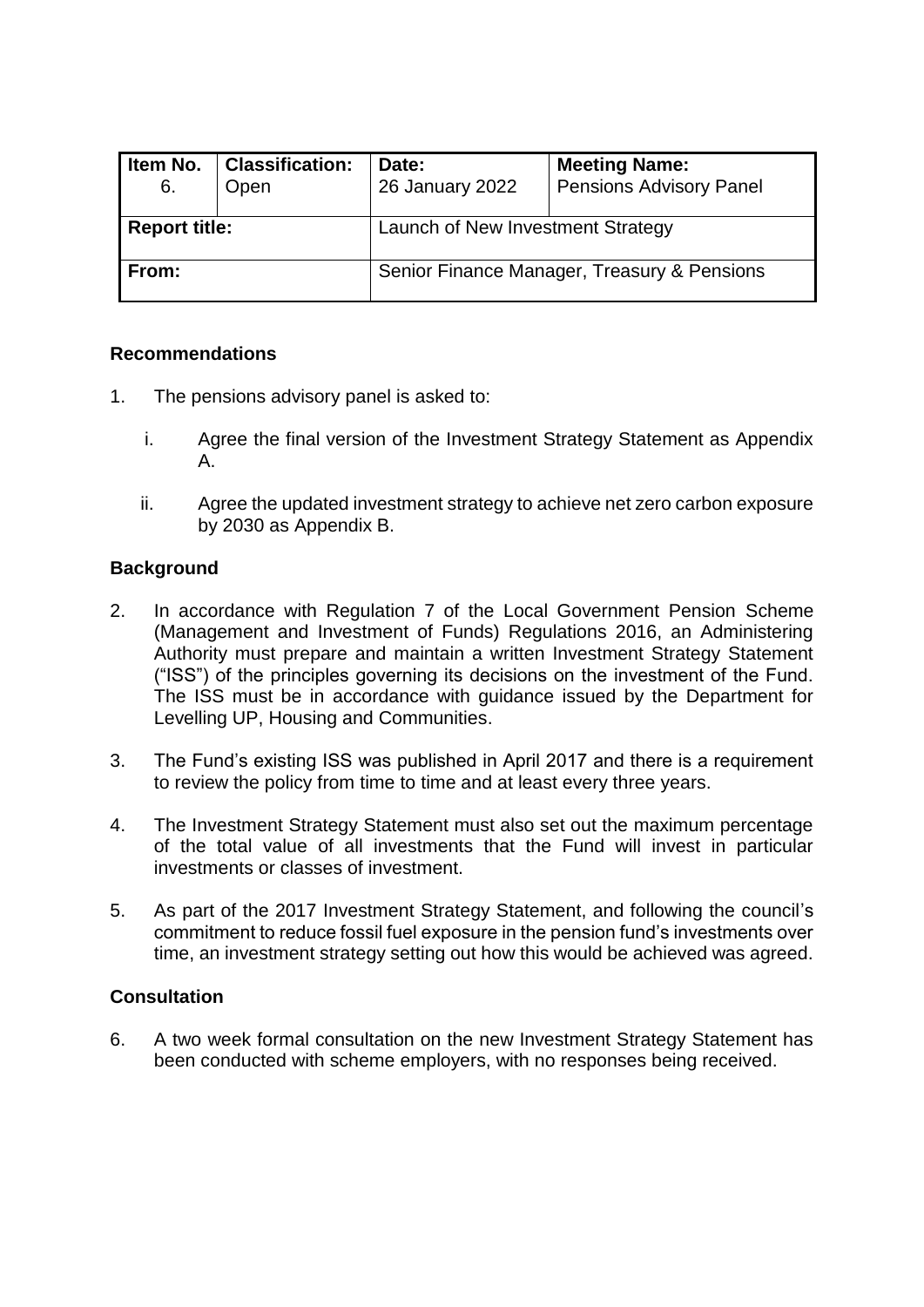# **Revised Investment Strategy**

- 7. The previous strategy has acted to counteract the risk to the Fund of exposure to fossil fuels. When this strategy was agreed, we set out a short, medium and longterm plan.
- 8. During this time, significant progress has been made, whilst maintaining investment performance. This strong performance, along with the Fund's conviction that strong investment performance can be delivered alongside reducing carbon exposure, has demonstrated that it is now appropriate to move to the next stage of revising the strategy to make further progress towards a net zero carbon commitment by 2030.

# **Next Steps**

- 9. The investment strategy statement and revised investment strategy, to achieve net zero carbon by 2030, have been amended to take account of comments raised at the last PAP meeting in September 2021. PAP members are asked to agree the final version of both documents.
- 10. Following agreement, the new investment strategy will be launched on the pension fund website.

# **Community, Equalities (including socio-economic) and Health Impacts**

#### **Community Impact Statement**

11. No immediate implications arising.

#### **Equalities (including socio-economic) Impact Statement**

12. No immediate implications arising.

#### **Health Impact Statement**

13. No immediate implications arising.

#### **Climate Change Implications**

14. No immediate implications arising.

#### **Resource Implications**

15. No immediate implications arising.

#### **Legal Implications**

16. No immediate implications arising.